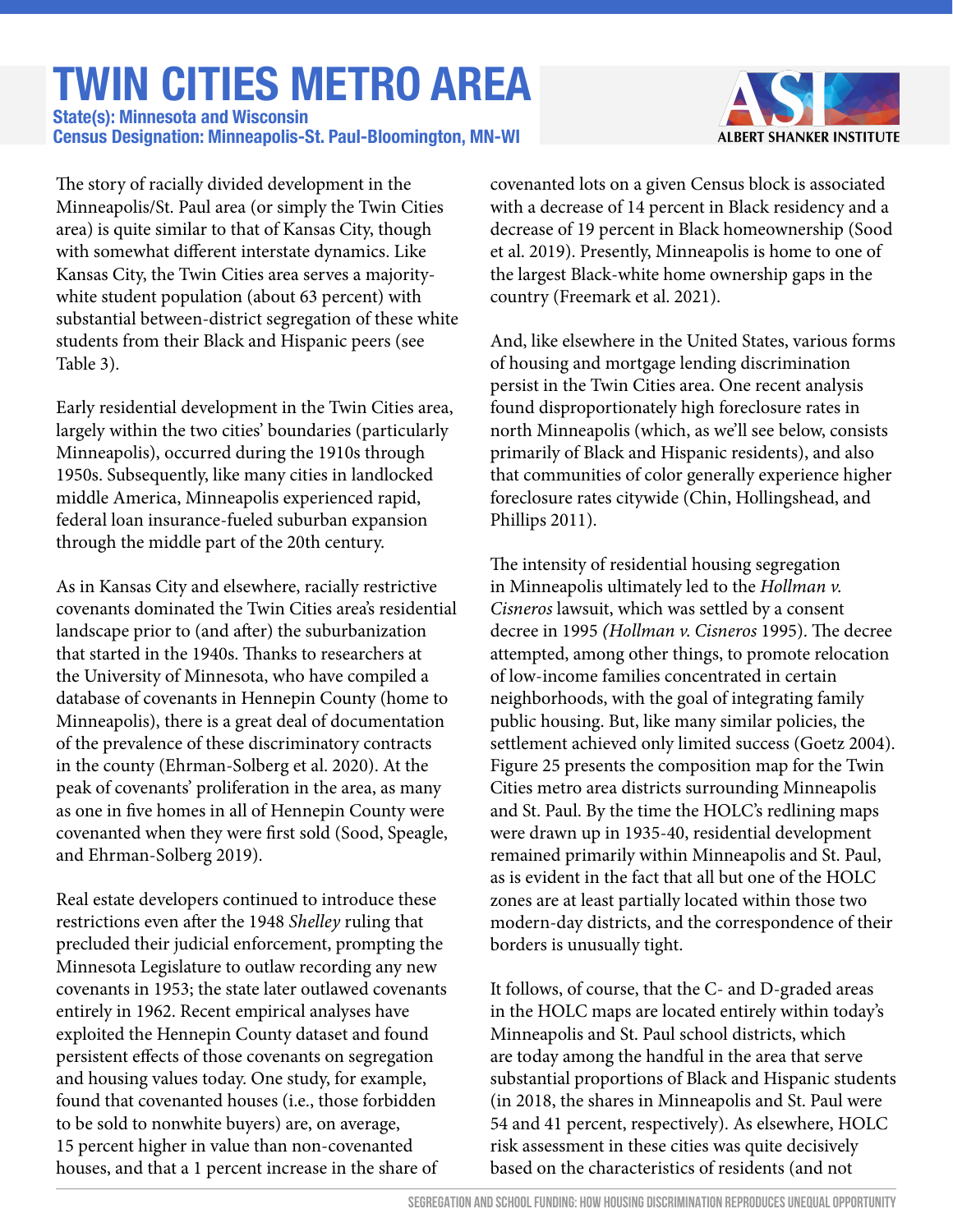always strictly race and ethnicity). One D-graded area in Minneapolis, for instance, is described in the HOLC notes as "badly in need of rehabilitation," with "most of the population today ... of the poorer class of Jew and colored people" (Nelson et al. 2022).

The neighborhoods surrounding the Minneapolis Public School District on its southern and western borders were extensively covenanted (Ehrman-Solberg et al. 2020), keeping them white for decades, but the racial/ethnic composition in the area has changed a great deal in more recent decades. Specifically, in 1980, the nonwhite resident population of the area in the

#### **Figure 25**

### **SCHOOL DISTRICT STUDENT RACIAL/ETHNIC COMPOSITION MAP, TWIN CITIES METRO AREA, 2018**

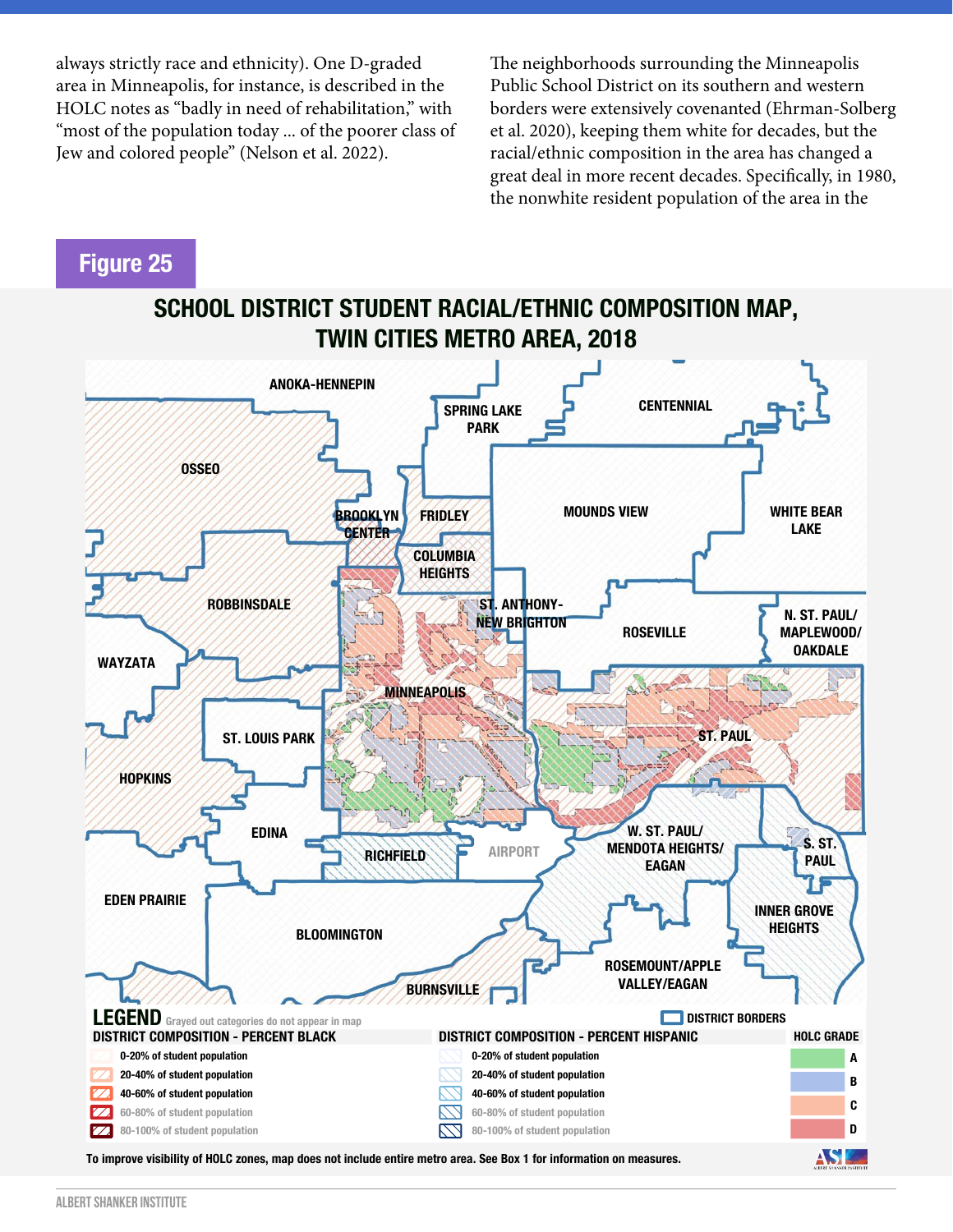map was concentrated almost exclusively within the Minneapolis and St. Paul districts (Orfield and Stancil 2017). By 2018, Columbia Heights and Brooklyn Center (directly above Minneapolis to the north) and Richfield (to the south) all served majority-Black/ Hispanic students, while a few geographically large districts to the west, such as Hopkins, Osseo, and

Robbinsdale, all served sub-majority but still relatively large minority student populations (30-45 percent).

This may be explained in part by efforts in the area to use public housing to promote integration of the suburbs during the 1970s and 1980s, which may have been a factor in creating the significant Black shares

#### **Figure 26**

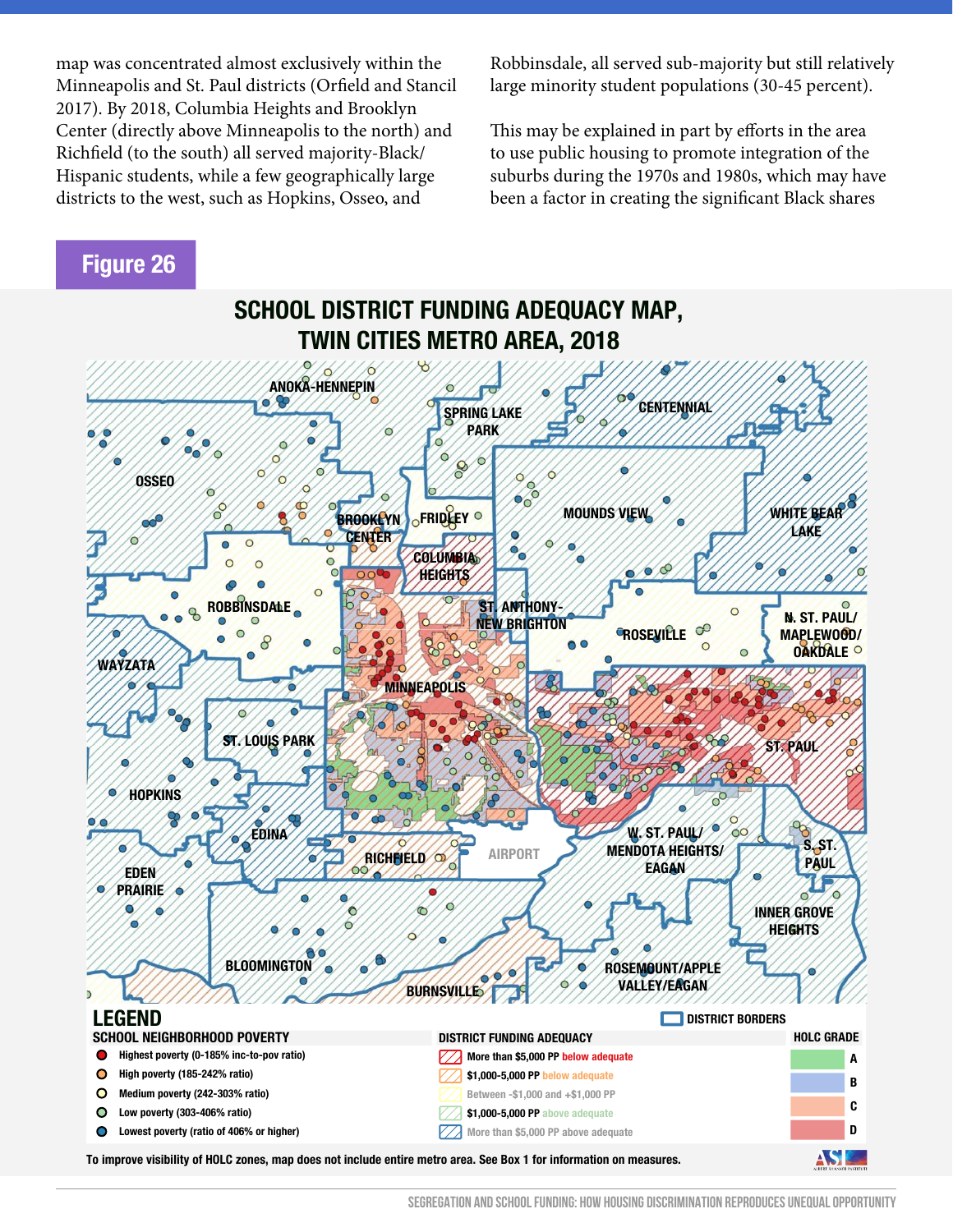of enrollment in the map's northwest areas, even if the erosion of these efforts, combined with an increase in the area's Hispanic population, have stemmed the integrative tide. Orfield and Stancil (2017) argue that the "poverty housing industry" in Minneapolis serves to perpetuate segregation in the area today.

Note also that the districts in the map serve just over half the metro area's students but over 80 percent of its Black and Hispanic students; the over 60 districts outside the map, while comparatively small in terms of enrollment, serve disproportionately white students. In other words, while the limited integration of the suburbs in the vicinity of the Twin Cities likely attenuated between-district segregation, it remains very strong areawide.

The area's funding map, presented in Figure 26, shows, first, that lower-income school neighborhoods are concentrated almost exclusively in areas that were rated C or D over 80 years ago, whereas the higherrated A/B HOLC zones (green- and blue-shaded areas) in the southern portion of Minneapolis and the western area of St. Paul are almost entirely home to schools in lower-poverty neighborhoods.

Similarly, to reiterate, every single C- and D-graded area is located entirely within Minneapolis and St. Paul, which, not coincidentally, are among the only districts in the area with substantial negative (i.e., inadequate) funding gaps. In general, K-12 funding throughout Minnesota is more generous (relative to costs) than it is in most other states, and state and local revenue, on average, is progressive—i.e., higher-poverty districts receive more funding (Baker, Di Carlo, Reist et al. 2021). Yet every one of the state's majority-Black/Hispanic school districts, half of which are located in the Twin Cities metro area (Brooklyn Center, Columbia Heights, Minneapolis, and Richfield), are funded below estimated adequate levels (St. Paul, also funded below adequate levels, is just over 40 percent Black and Hispanic). In contrast, the rest of the metro area's districts are adequately funded, most by large margins.

A more systematic visualization of the relationship between composition/segregation and adequacy, as well as its implications of this connection for student outcomes, is presented in Figure 27. All four of the majority-Black/Hispanic districts listed above have

below-average testing outcomes to match their inadequate funding levels, and they are therefore located in the bottom left quadrant of the plot. The large gray circle that is also relatively far to the bottom left of the plot is St. Paul.

In contrast, the vast majority of the area's remaining districts (68 of 86) are located in the upper right quadrant, with funding above adequate levels and testing outcomes that exceed the U.S. mean. Almost all of these are majority-white districts. Among the 56 districts in the area that serve a white student share of 75 percent or greater, 50 are located in the upper right quadrant, and only two are in the lower left.

Given that the share of the white student population across the Twin Cities metro area is almost three times that of the combined Black and Hispanic share, we once again present the same alternative plot as we did for the Bay Area and San Antonio metro areas. Like its counterparts, Figure 28 defines racial/ ethnic composition not in absolute terms (majority or percent Black/Hispanic) but rather relative to the metro area (i.e., the difference, in percentage points, between each district's Black/Hispanic percentage and that of the metro area overall). Districts with either higher positive or lower negative values on the vertical axis (markers toward the top or bottom of the plot) are those that contribute to between-district segregation in the area and serve more racially/ethnically isolated student populations.

Similarly, on the horizontal axis, funding gaps are also presented relative to the metro, with adequacy defined as the difference (in dollars per pupil) between each district's funding gap and the overall metro area gap. Once again, this visualizes the relationship between segregation and equal opportunity in a manner that "controls for" the fact that metro areas vary in their racial/ethnic composition as well as their overall funding adequacy.

The alternative plot does a slightly better job visualizing the relationship between segregation and funding adequacy in the Twin Cities area. And one thing that jumps out from the plot is that the segregation/adequacy relationship, expressed relatively, is not as consistent as it is elsewhere in the bottom half of the plot. Specifically, the districts in which Black/Hispanic students are underrepresented,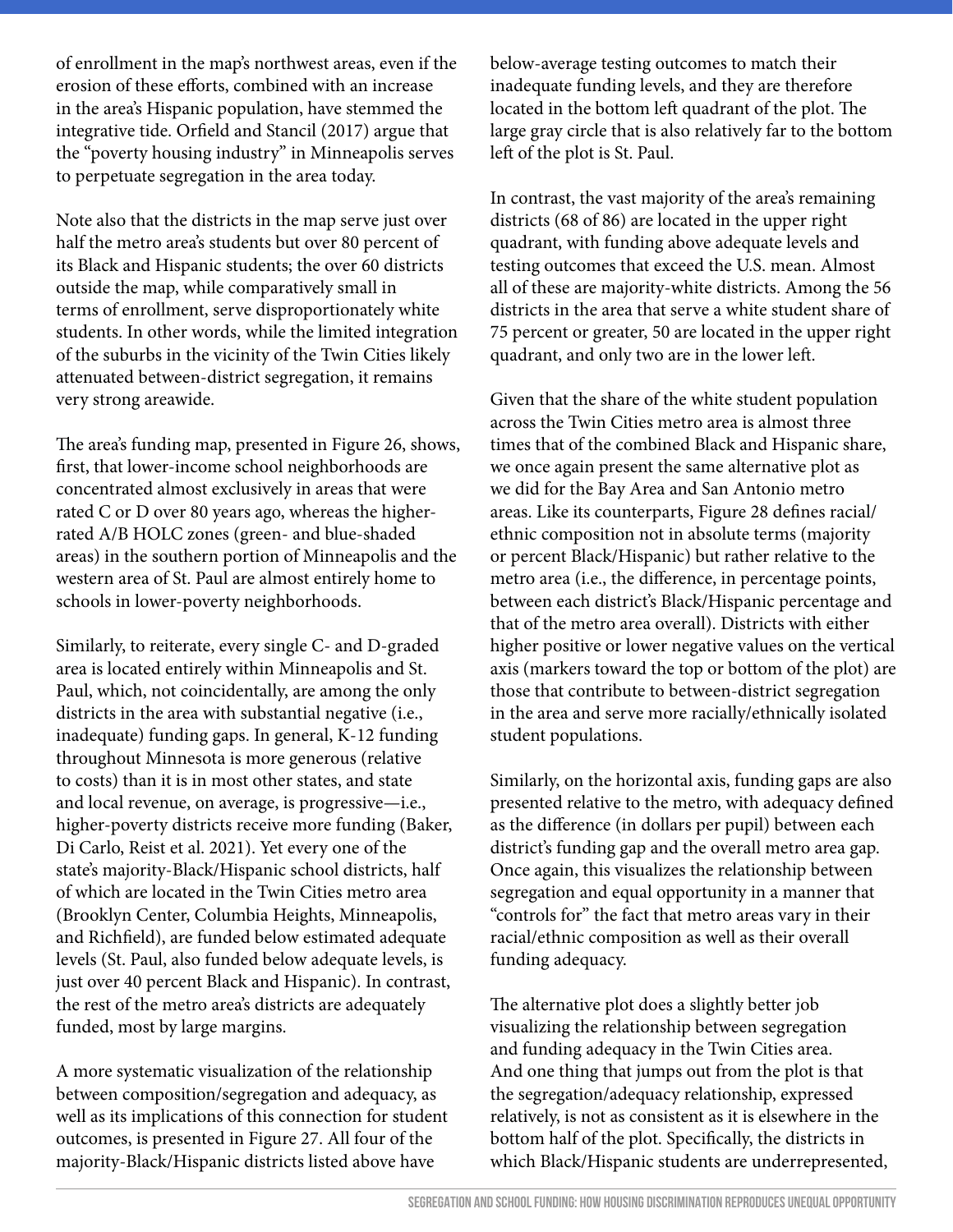## **STUDENT OUTCOME GAPS BY ADEQUATE FUNDING GAPS, TWIN CITIES METRO AREA DISTRICTS, 2018**



**Note: Markers weighted by student enrollment. Outcome gaps (y-axis) are the difference in average math and reading scores (in standard deviations) between each district and the U.S. average. Funding gaps (x-axis) are the difference between actual spending per pupil and estimated spending required to achieve national average test scores.**

which in the Twin Cities area means they generally serve extremely large shares of white students, are a slightly mixed bag in terms of relative adequacy. There are a group of around 20 (mostly smaller) districts in which Black and Hispanic students are underrepresented by at least 10 percentage points but funding is less adequate than that of the area's typical district (these are the circles in the bottom left quadrant of Figure 28).

In fact, across the over 350 districts in all seven of our case study metro areas, only about 50 meet these criteria (underrepresentation of Black/Hispanic students by at least 10 points and inadequate funding); 17 of them are in the Twin Cities area. Two of these districts—Isle and especially Onamia—serve large shares of Native American students and have higher Census child poverty rates. And several others are 85-90 percent white but still have high poverty rates